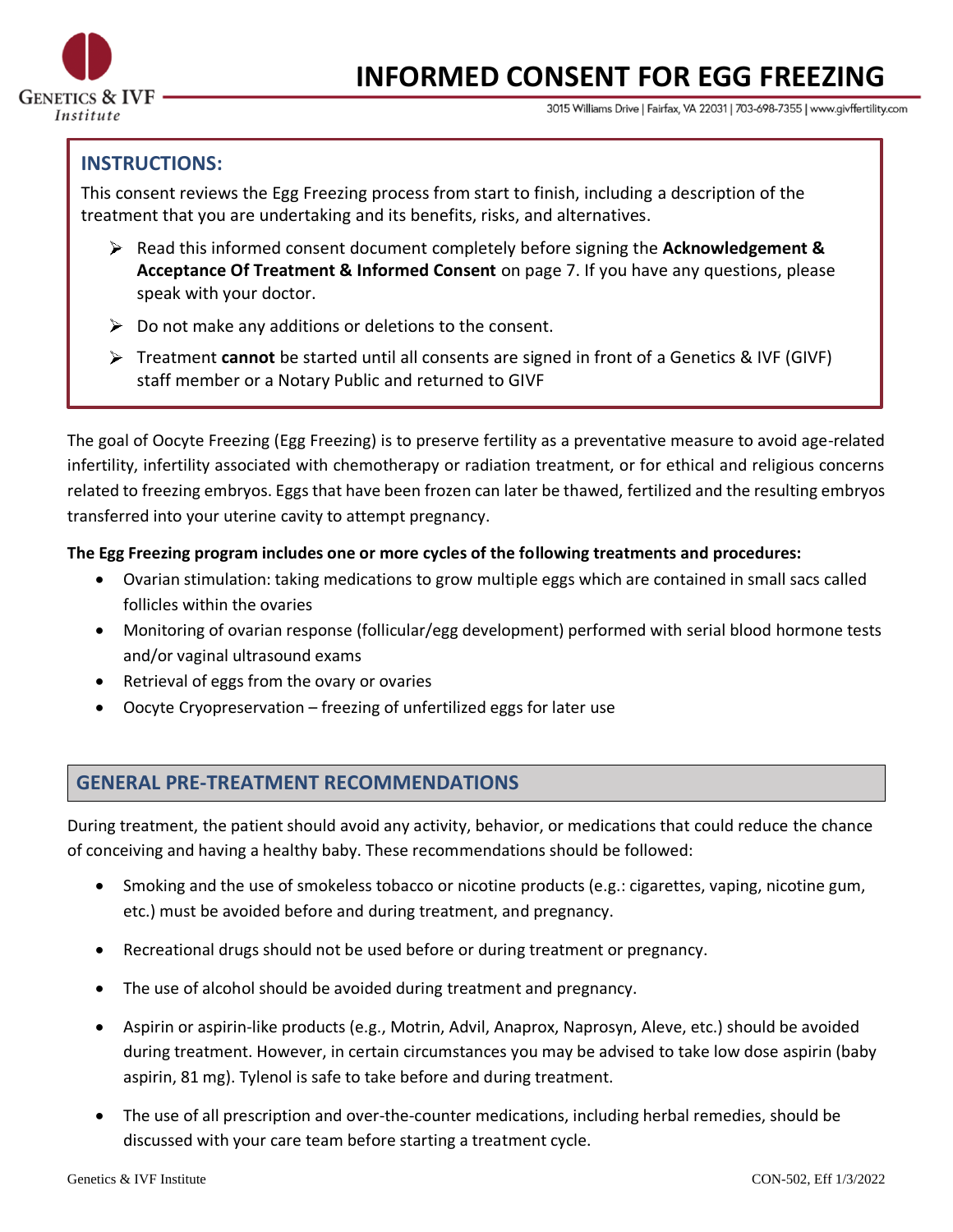

## **EGG FREEZING TREATMENTS & PROCEDURES**

Egg freezing involves several steps as outlined below. Patients are not guaranteed success at any or all of these steps, nor is a successful future pregnancy guaranteed. If optimal results are not achieved at any step, it may be recommended that the treatment be stopped, and the cycle cancelled.

#### **OVARIAN STIMULATION WITH FERTILTY DRUGS**

- The success of an egg freezing cycle largely depends on growing several eggs at once.
- Injections of the natural hormones FSH and/or LH (gonadotropins) are used to stimulate the ovaries.
- Other medications are used to prevent early or premature ovulation.
- Sometimes the ovaries respond too strongly, and sometimes they don't respond enough.

The basic strategy of Egg Freezing relies upon the induction of the development of a large number of ovarian follicles simultaneously. Medications are administered to increase the number of follicles that develop, which will increase the number of eggs that are obtained at the egg retrieval, which will increase the number of embryos that will be available for transfer. FSH (follicle stimulating hormone) and/or LH (luteinizing hormone) injections are used for this purpose. These hormones are known as gonadotropins. Other medications are also used to prevent premature ovulation. The use of injectable gonadotropins requires careful monitoring to avoid either inadequate or excessive response.

#### **Commonly used medications in an Egg Freezing cycle include but are not limited to:**

- **Gonadotropins, or injectable "fertility drugs" (Follistim®/Gonal-F®/Menopur®, or human chorionic gonadotropin – Ovidrel®/Pregnyl®/Novarel®):** These are hormones that stimulate the ovary to grow several eggs (oocytes) at once over the span of 8 or more days or trigger the final development/ maturation of the eggs. These injections may be given either just under the skin or directly into muscle. Monitoring ovarian response through blood tests and ultrasound during ovarian stimulation is required to assure proper dosage of drugs and the timely recovery of eggs. Taking any medicine by injection can cause bruising, redness, swelling, or pain at the injection site. In rare cases, there can be an allergic reaction. Some women have bloating or minor discomfort as the ovaries briefly become enlarged. About 1% of women will develop Ovarian Hyperstimulation Syndrome (see "Risks to the Patient" section.) Other side effects can include headaches, weight gain, feeling tired, mood swings, nausea, or clots in blood vessels. Sometimes, especially when hormone testing prior to the IVF cycle has shown that the patient has a lower number of eggs available, the medications may not help multiple eggs to grow. There may be very few or even no eggs harvested at the egg retrieval procedure, or the cycle may be canceled prior to egg retrieval.
- **GnRH-agonists (leuprolide acetate) (Lupron®):** This medication is an injection available in two forms. One is a short-acting form that needs to be injected daily, and the other is a long-acting form that lasts for 1-3 months. Leuprolide is often given to help prevent the release of eggs (by ovulation) before they can be retrieved. It can also be used to start the growth of eggs or trigger the final stages of their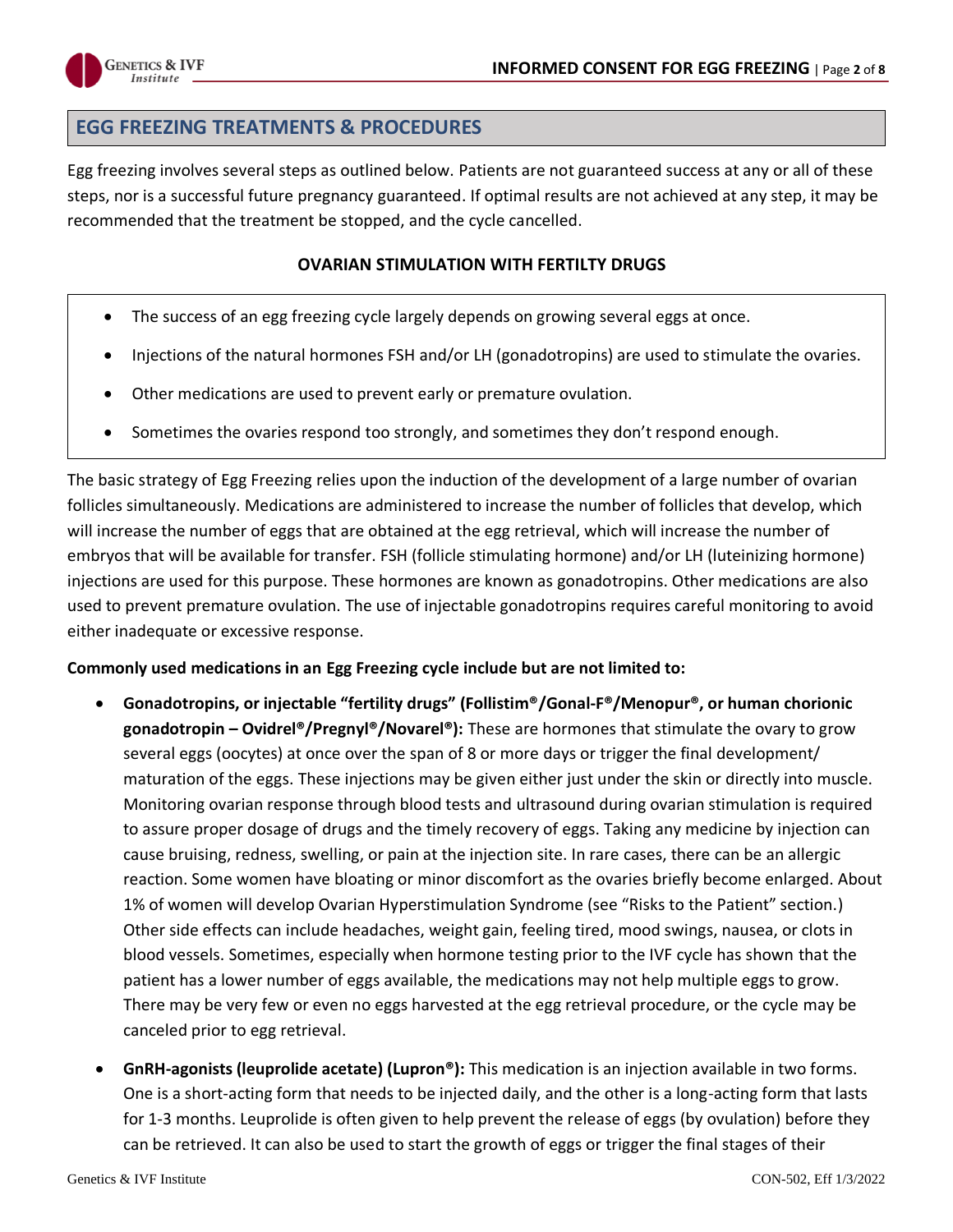

development and maturation. Leuprolide is approved by the U.S. Food and Drug Administration (FDA), but not approved for use in IVF. However, it has been extensively studied and used in IVF patients for more than 20 years. Leuprolide side effects include hot flashes, vaginal dryness, nausea, headaches, and muscle aches. Some women may retain fluid or feel depressed, and long-term use can result in bone loss. Since it is taken as an injection, skin reactions can also occur where the injection is given. No serious side effects are known. If Leuprolide is given in a cycle after ovulation has occurred, you should use condoms for birth control in that month. Leuprolide has not been linked with any birth defects, but it should be stopped if you become pregnant while taking it.

- **GnRH-antagonists (Ganirelix®, Cetrotide®):** These medications are used to prevent premature ovulation. Side effects may include stomach pain, headaches, skin reactions at the injection site, and nausea.
- **Oral contraceptive pills (birth control pills):** Many treatment protocols include birth control pills for 2 to 4 weeks before starting hormone stimulation injections to suppress hormone production or to schedule a treatment cycle. Side effects include bleeding, headache, breast tenderness, nausea, and swelling. There is also a risk of blood clots or, very rarely, stroke.
- **Clomid or Letrozole:** These medicines are used in some treatments as part of the ovarian stimulation protocol or to reduce the estrogen level in the bloodstream. Short-term side effects in some women include headache, hot flashes, or increased moodiness. They are taken by mouth in pill form.
- **Other medications:** Antibiotics may be given for a short time during the treatment cycle to reduce the risk of infection from egg retrieval. Antibiotic use may cause a number of side effects including vaginal yeast infection, nausea, vomiting, diarrhea, rashes, sensitivity to the sun, or allergic reactions. Antianxiety medications or a muscle relaxant may be recommended prior to the embryo transfer. The most common side effect of these medicines is drowsiness.

#### **Risks of Ovarian Stimulation with Fertility Drugs:**

- **Ovarian Hyperstimulation Syndrome (OHSS):** Ovarian Hyperstimulation Syndrome is the most severe possible side effect of stimulating the ovaries. Signs of OHSS include increased ovarian size, nausea, vomiting, a buildup of fluid in the stomach, and breathing difficulties. In some cases, OHSS increases the level of red blood cells, and causes kidney and liver problems. In the most severe cases, it can cause blood clots, kidney failure, or death. These complications occur very rarely (in only 0.2% of all treatment cycles).
- **Torsion:** Ovarian torsion is a rare condition when the ovary and portions of the fallopian tube twist around the ligaments that hold it in place. This can cut off the blood flow to the ovary and fallopian tube. If the blood supply is cut off long enough, the tissue in the ovary may die, potentially impacting fertility. The symptoms of ovarian torsion include fever, severe lower abdominal/pelvic pain, cramping, nausea, and vomiting. It is important for anyone experiencing these symptoms to seek medical care immediately. Ovarian torsion is diagnosed by physical exam including a transvaginal ultrasound. Treatment requires emergency surgery to untwist the ovary to restore blood flow and avoid necrosis, or in severe cases, to remove the ovary.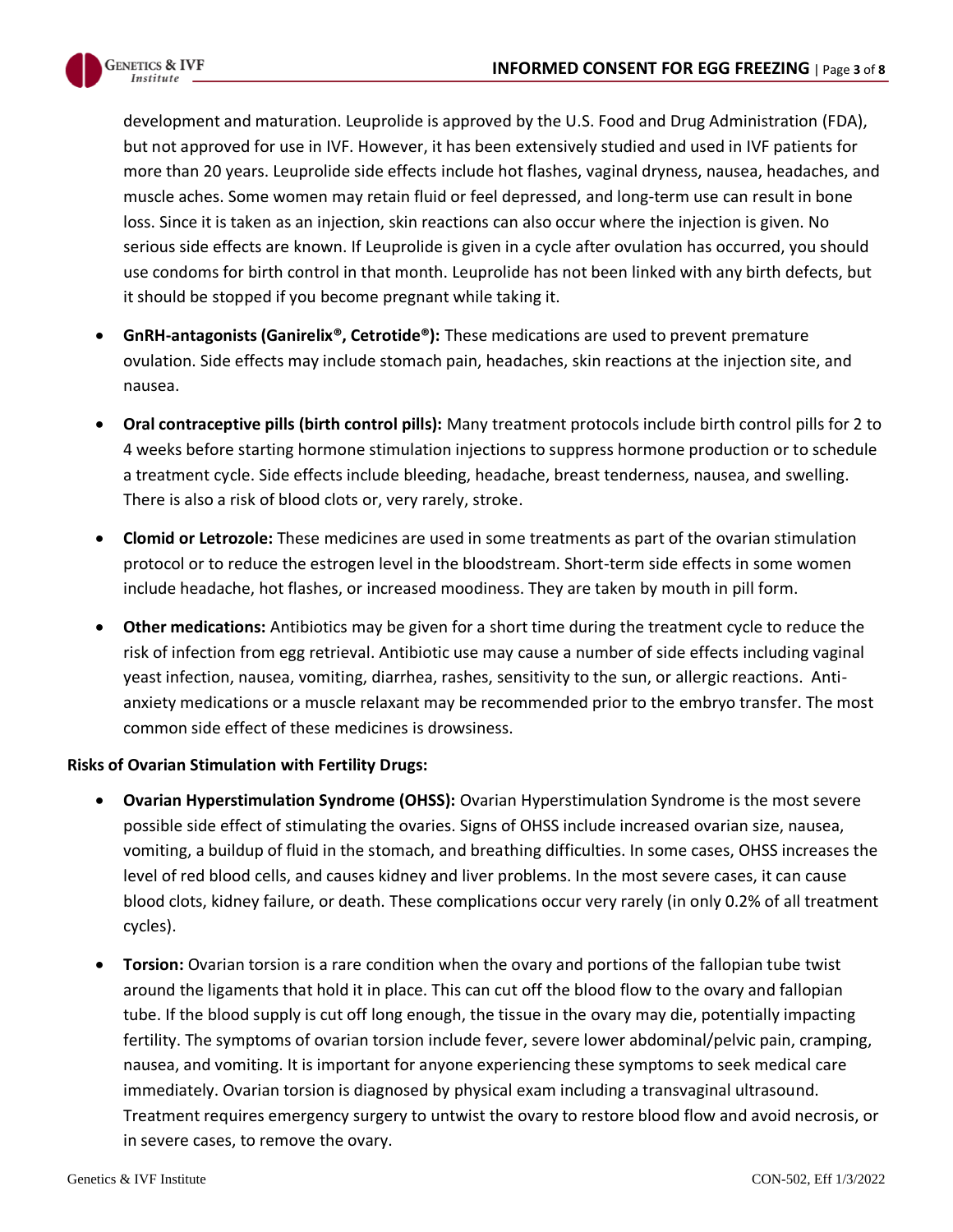

• **Cancer:** There is some concern that using fertility drugs can cause breast, ovarian, or uterine cancer. These cancers are more common in women with infertility, so it is difficult to know whether the reason for the cancer the infertility is itself, or use of the drugs. In current studies that take into consideration the increased risk of cancer due to infertility, there does not seem to be an increased risk of cancer due to the fertility drugs alone. More studies need be done to confirm whether there is an association of cancer with use of fertility drugs.

#### **MONITORING**

During the ovarian stimulation phase of treatment, monitoring of ovarian response (follicular development) is performed using periodic blood hormone tests and/or vaginal pelvic ultrasound exams. Monitoring helps the physician determine the appropriate dose of the fertility medications and the timing of the egg retrieval. Blood drawing may be associated with mild discomfort and, possibly, bruising, bleeding, infection, or scar at the needle sites. Vaginal ultrasound examinations are usually painless and generally considered to be safe.

#### **TRANSVAGINAL OOCYTE (EGG) RETRIEVAL**

- Eggs are removed from the ovary with a needle under ultrasound guidance.
- Anesthesia is given to make this more comfortable.
- Complications such as injury, bleeding, and infection are rare.
- Not every follicle yields an egg and not every egg is mature/healthy.

Oocyte retrieval is the removal of eggs from the ovary. Before removing the eggs, the doctor will look at your ovaries using an ultrasound probe placed into the vagina. A long needle, which can be seen on ultrasound, is then attached to the ultrasound probe. Guiding the needle into the ovaries, the doctor will aspirate fluid, eggs, and egg-supporting cells. Very rarely, the ovaries are not accessible through the vagina. In that case, the eggs might be removed by guiding the needle through the abdomen to reach the eggs. Anesthesia with IV sedation is generally used to reduce or eliminate discomfort. It is important to note that not every follicle will yield an egg and not every egg may be mature and healthy for fertilization.



#### **Risks of egg retrieval:**

• **Infection:** Bacteria from the vagina may be inadvertently transferred into the abdominal cavity or ovaries by the needle. This can cause an infection of the uterus, fallopian tubes, ovaries, or other intraabdominal organs. The incidence of infection after egg retrieval is very small (less than 0.1%). If you do get an infection, you may be given antibiotics. Severe infections sometimes require surgery to remove infected tissue. Infections can reduce your chance of getting pregnant in the future. Antibiotics may be used before the egg retrieval to help reduce the chance of infection. Still, there is no way to remove the risk completely.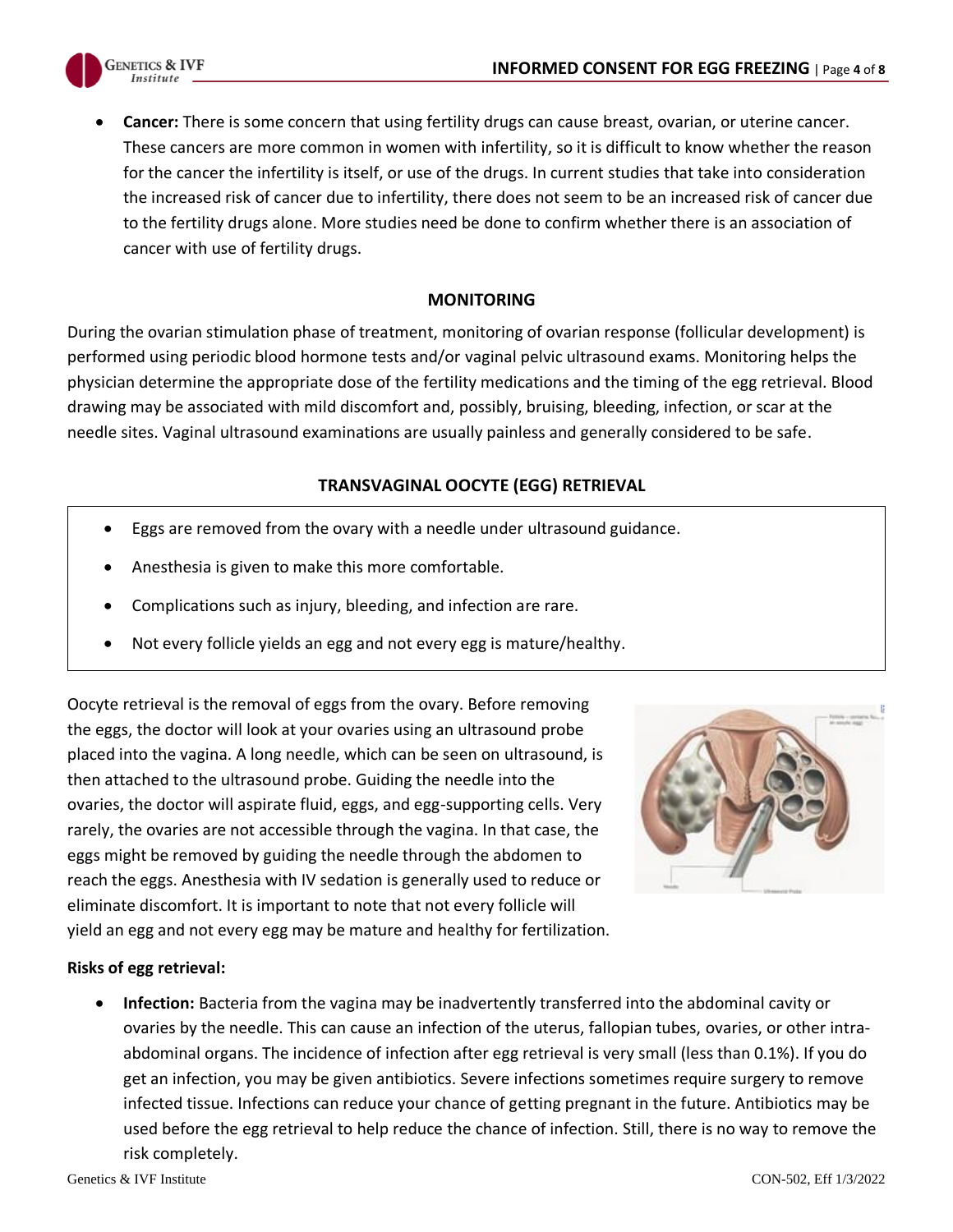

- **Bleeding:** The needle passes through the vaginal wall and into the ovary to obtain the eggs. Both structures contain blood vessels and there are other blood vessels nearby. This means that small amounts of blood may be lost while removing the eggs. The risk of major bleeding is small (< 0.1%). Major bleeding may require surgical repair and could result in the removal of an ovary. The need for blood transfusion is rare. Although very rare, review of world experience with IVF indicates that unrecognized bleeding has led to death.
- **Trauma:** Even with ultrasound guidance, it is possible to damage nearby organs during the egg retrieval. This includes damage to the intestines, appendix, bladder, ureters, and ovary. In some cases, a damaged organ may need to be surgically repaired or removed. Such risk of trauma during egg retrieval is very low.
- **Anesthesia:** For the egg retrieval, medications are usually administered intravenously by an anesthesiologist. You will have a discussion prior to the procedure to review your medical history as well as the risks and benefits of anesthesia. The use of anesthesia during the egg retrieval can cause unintended complications such as an allergic reaction, low blood pressure, nausea, vomiting, and in rare cases death.
- **Failure:** It is possible that no eggs are found during the retrieval process. In other cases, the eggs may be abnormal, or are of poor quality. These situations can prevent you from having a successful pregnancy.

## **OOCYTE CRYOPRESERVATION (freezing of unfertilized eggs)**

- Freezing of eggs provides other chances for pregnancy in the future.
- Frozen eggs do not always survive the process of freezing and thawing.
- Patients with frozen eggs MUST be in touch with the clinic once a year.
- There are yearly fees for storing frozen eggs.

Eggs will be stored at GIVF or may be transferred to the storage facility of your choice until you decide to thaw them for an in vitro fertilization (IVF) procedure. There are costs associated with egg freezing, storage and transportation which ill be presented to you, and you can discuss these costs with a GIVF financial counselor.

#### **Benefits of cryopreservation/freezing:**

- Can allow you to you prolong your child-bearing years by successfully freezing your eggs
- Can be an option for fertility preservation if your future fertility is at risk due to surgery, medical conditions, or other treatments such as cancer therapy.
- The process of freezing or storing eggs instead of embryos (fertilized eggs) addresses the ethical issues that some individuals may have with freezing and thawing embryos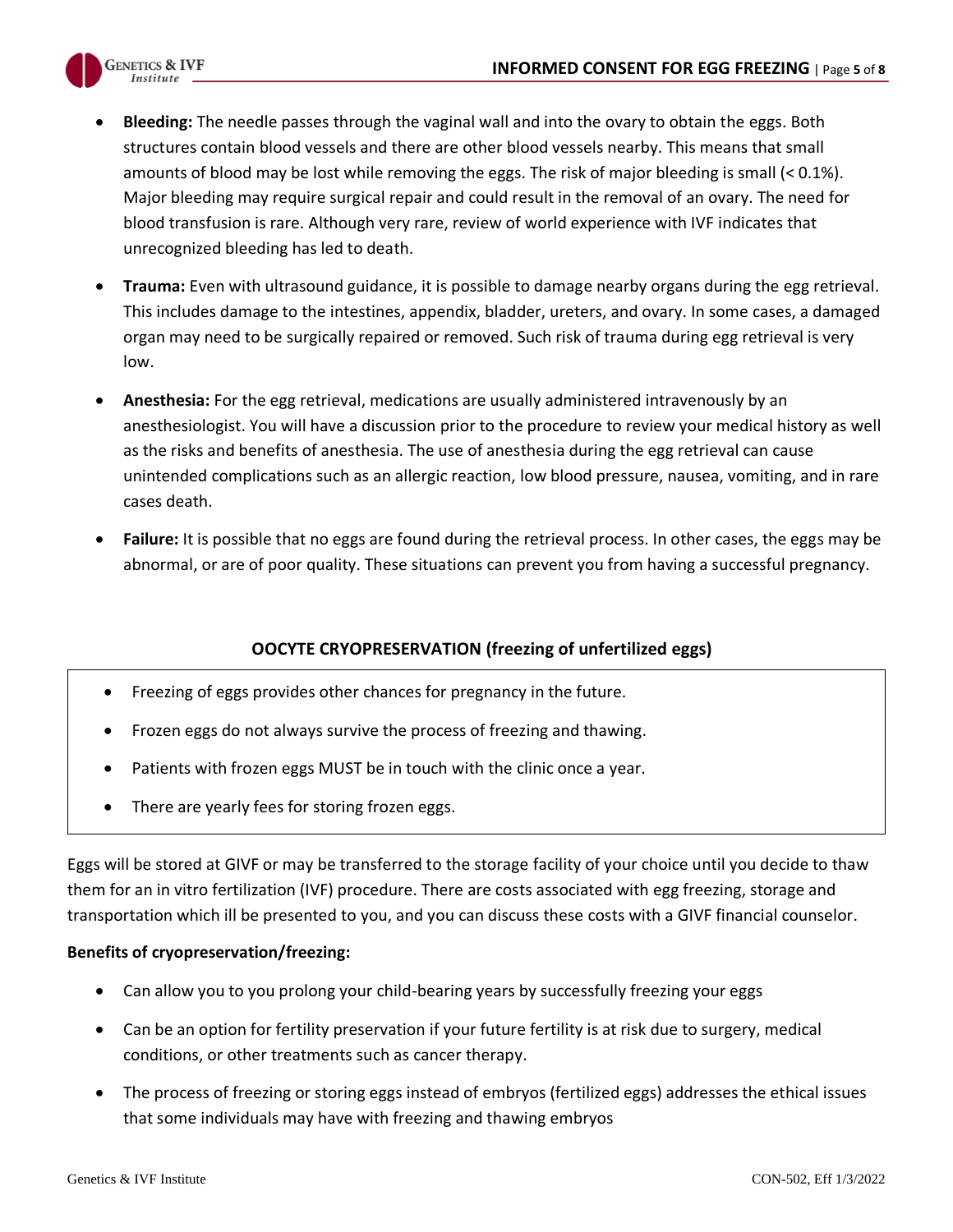

#### **Risks of cryopreservation/freezing:**

In October 2012 the Practice Committee of the American Society for Reproductive Medicine (ASRM) reviewed the available published data and concluded that this technique should no longer be considered experimental (Fertil Steril, 2012). They also reported that there are no increases in chromosomal abnormalities, birth defects, or developmental deficits in the children born from cryopreserved oocytes (eggs). However, egg freezing is a new technology and there could be unforeseen risks realized in the future. For additional information regarding the potential risks associated with the use of frozen eggs for a future pregnancy please refer to the *Informed Consent for InVitro Fertilization Packet*.

The entire cryopreservation process -freezing, storage, and thawing - can damage or destroy some or all cryopreserved eggs, resulting in the inability to proceed with further treatment or transfer.

It is also possible that cryopreserved eggs may be damaged, destroyed, lost, or fail to develop, and therefore be unavailable for further treatment or transfer due to a number of potential factors, including but not limited to: patient-specific differences in tolerance of gamete freezing; accidents; power outages; mechanical or equipment failure (including but not limited to loss of nitrogen or other tank failures); materials (including vials, straws and other containers used to freeze and store the samples and their labels); changes of any applicable law or regulations; human error; labelling errors; inventory record loss; natural and man-made disasters; sabotage; transportation or shipping accidents or other events which may be beyond the control of Genetics & IVF Institute (GIVF) or its laboratory.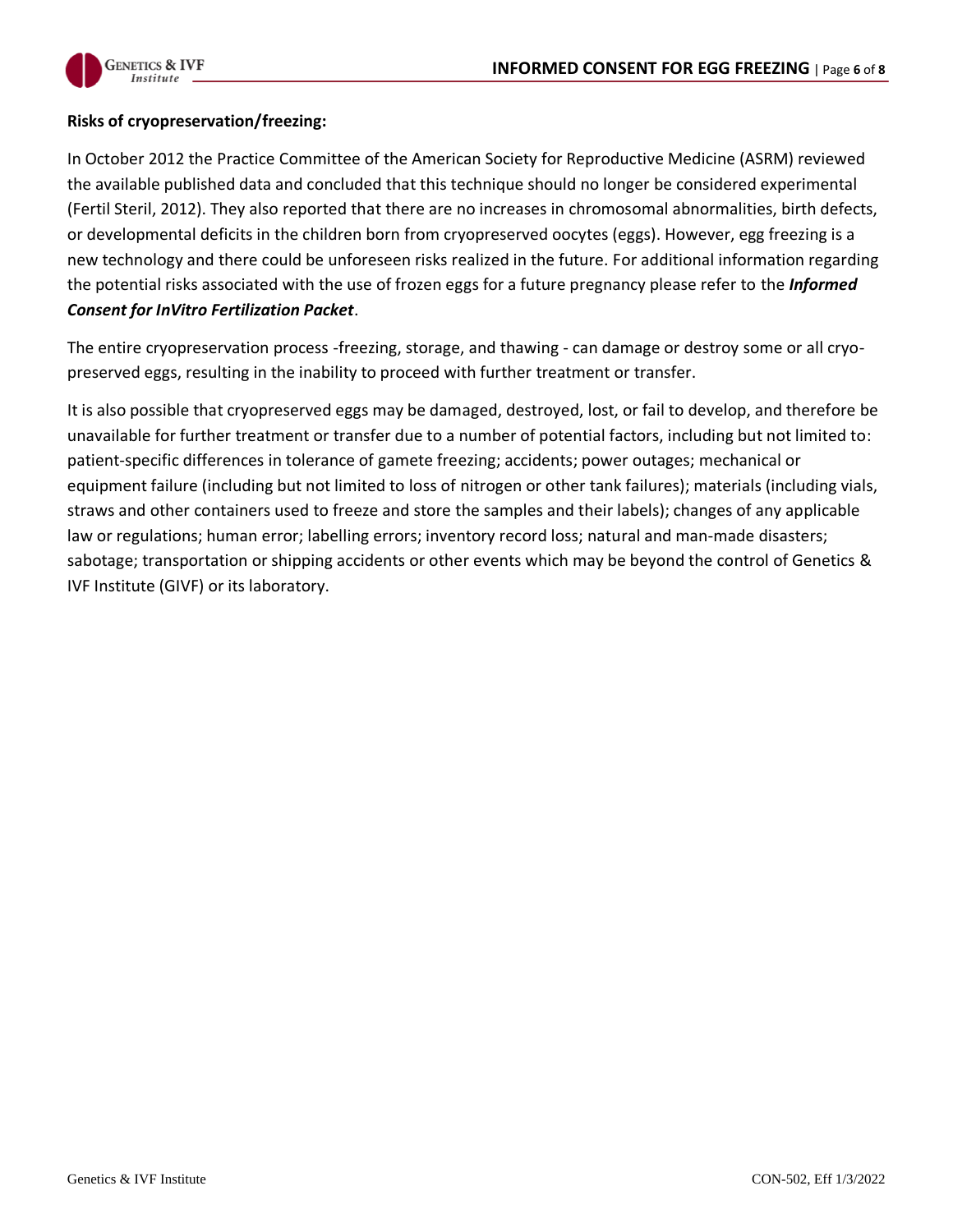

## **ACKNOWLEDGEMENT & ACCEPTANCE OF TREATMENT & INFORMED CONSENT**

Please agree and initial under either "Accept" or "Decline" in each section to indicate your decisions regarding the elements of treatment you agree to undertake. Both (if applicable) partners must initial each line in each section and sign each section.

I/We, the undersigned, consent to the components of Egg Freezing as indicated below:

| <b>Treatment Core Components:</b>                                                                    | Accept | <b>Decline</b> |  |
|------------------------------------------------------------------------------------------------------|--------|----------------|--|
| <b>Ovarian Stimulation and Monitoring</b>                                                            |        |                |  |
| Oocyte (egg) retrieval                                                                               |        |                |  |
| Oocyte Cryopreservation (freezing)                                                                   |        |                |  |
| Requires Agreement for Storage and Disposition of Frozen Oocytes and Acknowledgement of Storage Fees |        |                |  |

## **ACKNOWLEDGEMENT OF INFORMED CONSENT SELECTIONS & AUTHORIZATION**

I/We have been fully advised of the purpose, risks and benefits of each of the procedures indicated above and have been informed of the available alternatives and risks and benefits of such alternatives. This information has been supplemented by my/our consultation with my/our medical team. I/We have had the opportunity to ask questions and all my/our questions have been answered to my/our satisfaction.

I/We understand this Informed Consent for Egg Freezing will remain in effect until one of the following events occurs: one (1) calendar year has passed from the date of signature; death of patient; or written notice to GIVF of withdrawal of consent by the patient and/or the patient's partner, if applicable.

I/We have read the Egg Retrieval document in its entirety and have had ample time to reach my/our decision, free from pressure and coercion, and agree to proceed with my/our participation in Assisted Reproduction services as stated above

| PATIENT:                               | <b>PARTNER:</b>         | $\Box N/A$                             |  |  |
|----------------------------------------|-------------------------|----------------------------------------|--|--|
|                                        |                         |                                        |  |  |
|                                        |                         |                                        |  |  |
|                                        |                         |                                        |  |  |
| Type of Picture Identification viewed: |                         | Type of Picture Identification viewed: |  |  |
| $\Box$ Driver's License                | $\Box$ Driver's License |                                        |  |  |
| Passport<br>ப                          | $\Box$ Passport         |                                        |  |  |
| $\Box$                                 |                         |                                        |  |  |
|                                        |                         |                                        |  |  |
|                                        |                         |                                        |  |  |
|                                        |                         |                                        |  |  |